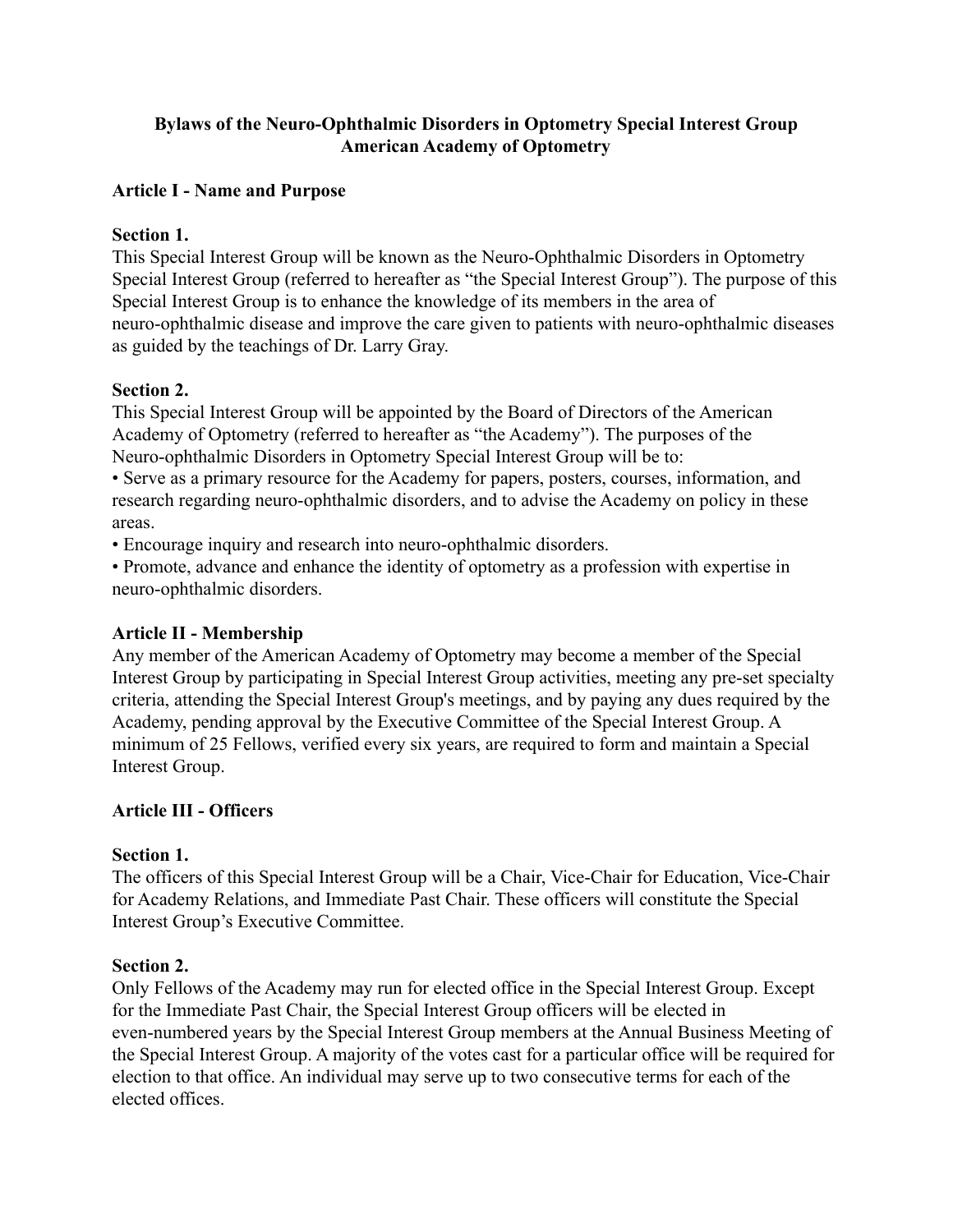# **Section 3.**

Terms of Office. All terms of office herein specified will begin at the close of each even-numbered year's Annual Meeting of the Academy (at which the election takes place) and will end two years hence at the close of the Annual Meeting.

# **Section 4.**

The Executive Committee can seek the removal from office of any officer for such cause as will preserve the dignity and integrity of the organization. A majority of the Special Interest Group officers will be required to petition the Academy to remove an elected Special Interest Group officer. If an office becomes vacant by resignation, illness, death, or refusal to act, a replacement will be appointed by the Special Interest Group Chair for the remainder of that officer's term. Should the office of the Special Interest Group Chair become vacant, the Special Interest Group Vice-Chair assumes the duties of the Chair.

# **Article IV - Duties of Officers**

# **Section 1.**

Special Interest Group Chair. The Special Interest Group Chair will:

- Preside at all meetings of the Special Interest Group's Executive Committee;
- Appoint and/or approve the Chair of any committees within the Special Interest Group who are to hold office during his/her term as Chair (Vice Chairs);
- Submit and approve an annual budget for the Special Interest Group to the Executive Director of the Academy;
- Superintend the performance of all activities of the Special Interest Group and perform such other duties and acts that usually pertain to this office; and
- Communicate with the Special Interest Group officers and membership.
- Identify requirements for membership and recruit new members

# **Section 2.**

Special Interest Group Vice-Chair for Education. The Vice-Chair for Education will:

- Aid the Chair in the performance of his/her duties in such a manner and to such extent requested:
- Plan the Annual Larry Gray Memorial Neuro-Ophthalmic Disorders Symposium;
- Communicate and secure participants for educational events.
- Produce or revise position papers.
- Raise funds from corporations, in consultation with the Academy Executive Director, to supplement the budgeted funds for the Special Interest Group; and
- Upon the death or resignation or during disability of the Chair or upon refusal to act, perform the duties of the Chair for the remainder of his/her term or disability, as the case may be.

# **Section 3.**

Special Interest Group Vice-Chair for Academy Relations. The Vice-Chair for Academy Relations will: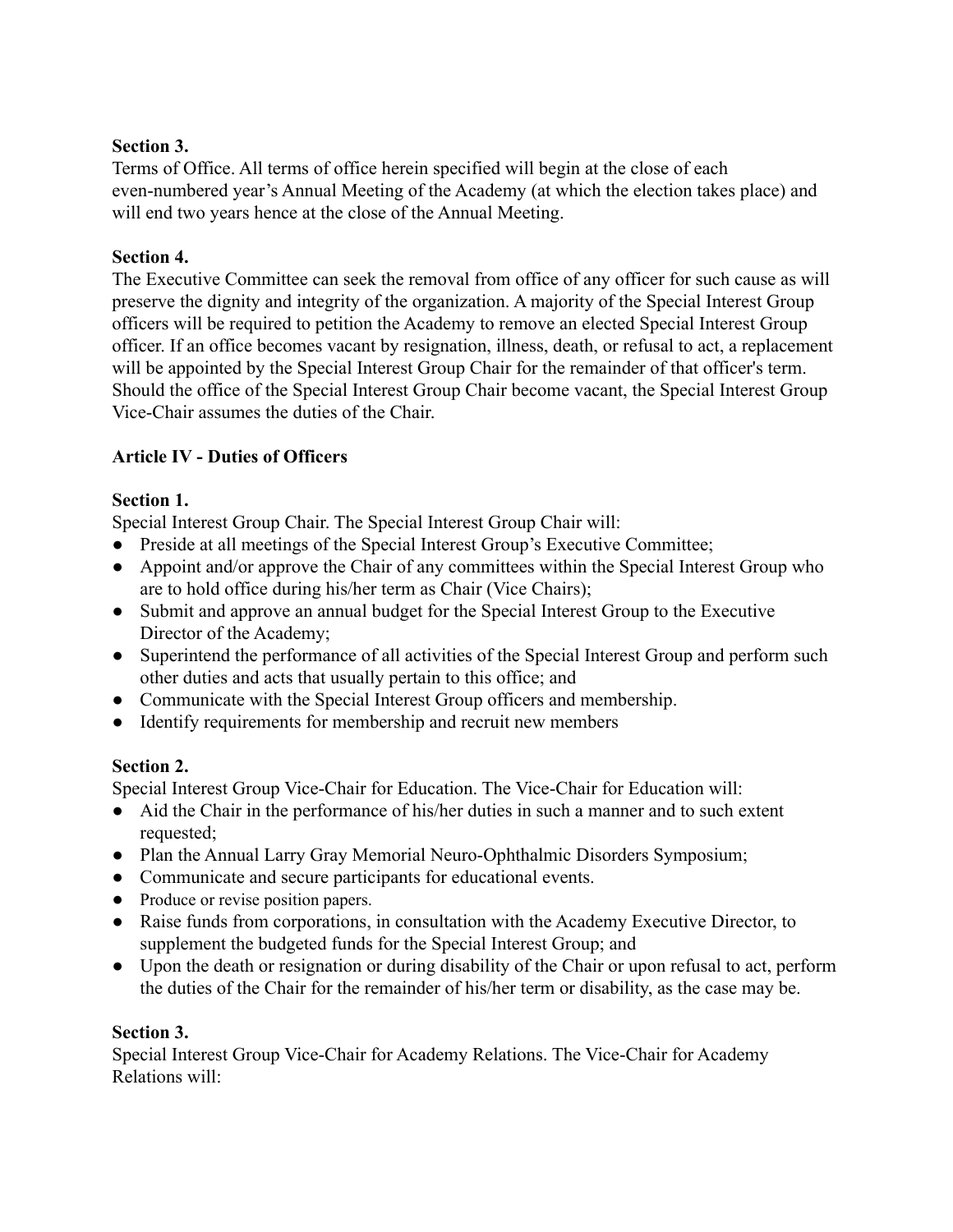- Aid the Chair in the performance of his/her duties in such a manner and to such extent requested;
- Maintain minutes of all meetings of the Special Interest Group;
- Liaise with the AAO on matters pertaining to the Special Interest Group
- Participate in activities for the good and welfare of the Special Interest Group to assure its continued existence and growth.
- Submit an annual Special Interest Group activity report to the Board of Directors

# **Section 4.**

● Immediate Past Chair. The Immediate Past Chair will aid the Chair in the performance of his/her duties as requested.

# **Section 5.**

Additional offices, such as Program Chair or Membership Chair may be added as deemed necessary to conduct the business of the Special Interest Group. Any office addition will be done according to the provisions in Article VII as detailed below.

# **Article V - Meetings**

# **Section 1.**

The Annual Business Meeting of the Special Interest Group will be held during the Annual Meeting of the American Academy of Optometry.

# **Section 2.**

Five members of the Special Interest Group must be present at any meeting to constitute a quorum.

# **Section 3.**

All binding action(s) of the Special Interest Group will be by a majority vote of the members present. All Special Interest Group members may participate in voting.

# **Section 4.**

Except as may otherwise be required by the Bylaws of the Academy or Special Interest Group, all meetings will be governed by the parliamentary rules and usages contained in the then current edition of Robert's Rules of Order.

# **Article VI - Miscellaneous Provisions**

# **Section 1.**

SIG Budgets are set annually in a process approved by the Board of Directors. All expenses incurred by the Special Interest Group, before being forwarded to the Academy office for payment, will be approved by the Chair.

# **Section 2.**